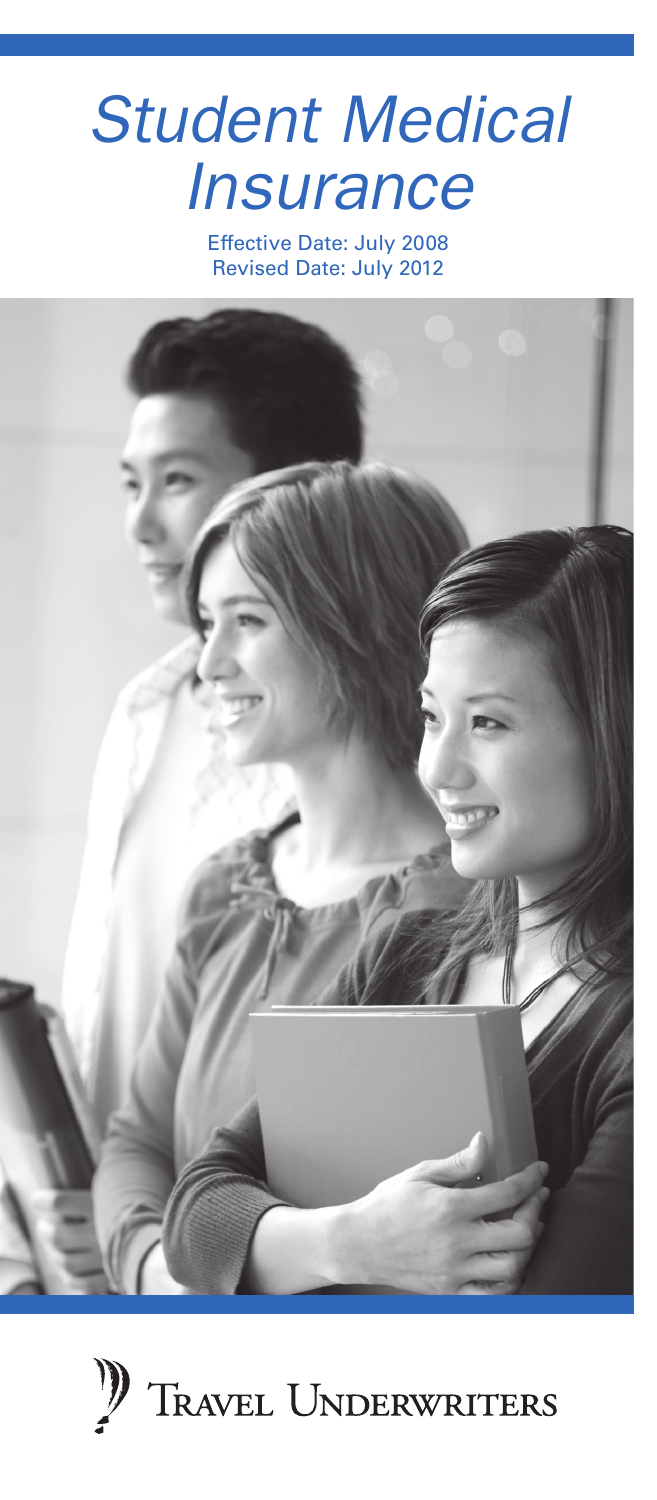# **Table of Contents Page**

| Accidental Death and Dismemberment Insurance. 12 |
|--------------------------------------------------|
|                                                  |
|                                                  |
|                                                  |
|                                                  |
|                                                  |
|                                                  |
|                                                  |

This is *your* insurance document. This document contains clauses that may exclude or limit *your* coverage. Please read it carefully.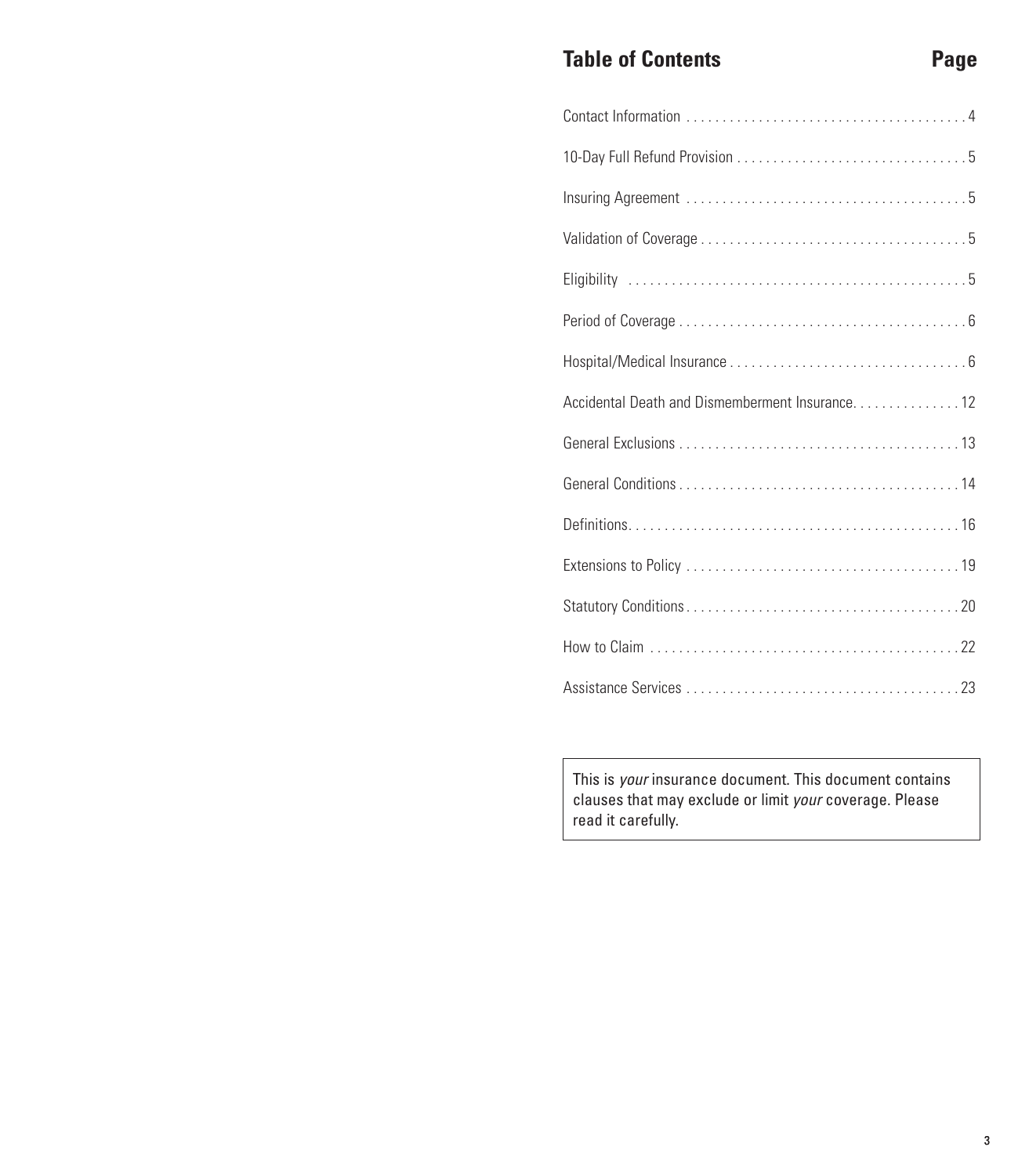#### **CONTACT INFORMATION**

<span id="page-2-0"></span>Keep these numbers handy when you travel. You can contact us at the following numbers or visit us at www.oneworldassist.com

#### **Claims/Hospitalization**

| In the event of hospitalization, call OneWorld Assist immediately: |
|--------------------------------------------------------------------|
| From Canada & USA 1-800-663-0399                                   |
|                                                                    |
| Outside N. America & Mexico (global toll-free) *800-663-00399      |
|                                                                    |

#### **Notice to insured, physicians and hospitals**

It is a condition of the Insurance that in the event of medical emergency due to sickness or injury which may require or result in hospitalization, the insurer must be notified as soon as possible.

#### **Policy Extensions During General Business Hours**

To extend your period of coverage while travelling, simply call us:

| From Canada & USA 1-800-663-5389                               |  |
|----------------------------------------------------------------|--|
|                                                                |  |
| Outside N. America & Mexico (global toll-free)  *800-663-00399 |  |
|                                                                |  |

\* To use the global toll-free service when you are travelling outside North America and Mexico, you must first dial the international access code (see list below) to reach Canada, then enter our 11-digit toll-free number. For example, if you are in Australia, dial 0011 + 800-663-00399.

| Argentina       | 00                                    | Latvia                | 0 <sub>0</sub>    |
|-----------------|---------------------------------------|-----------------------|-------------------|
| Australia       | 0011 or 00111                         | Luxembourg            | 0 <sub>0</sub>    |
| Austria         | 00                                    | Macau                 | 00                |
| <b>Belarus</b>  | 810                                   | Malaysia              | 00                |
| Belgium         | 00                                    | Netherlands           | 00                |
| <b>Bulgaria</b> | 00                                    | New Zealand           | 00                |
| China           | 00                                    | Norway                | 00                |
| Colombia        | 005 or 00                             | Philippines           | 00                |
| Costa Rica      | 00                                    | Poland                | 00                |
| Cyprus          | 00                                    | Portugal              | 00                |
| Czech Republic  | 00                                    | Russia                | 810               |
| Denmark         | 00                                    | Singapore             | 001               |
| Estonia         | 00                                    | Slovenia              | 00                |
| Finland         | 00 or 990                             | South Africa          | 09 or 00          |
| France          | 00                                    | South Korea           | 001 or 002 or 008 |
| Germany         | 00                                    | Spain                 | 0 <sub>0</sub>    |
| Hong Kong       | 001                                   | Sweden                | 00                |
| Ireland         | 00                                    | Switzerland           | 00                |
| Israel          | 00 or 014                             | Taiwan                | 00                |
| Italy           | 00                                    | Thailand              | 001               |
| Japan           | 010 or 0061 010                       | <b>United Kingdom</b> | 00                |
|                 | or 0041 010 or 001 010<br>or 0033 010 | Uruguay               | 00                |

\*\* If you are unable to use the global toll-free service and access codes shown above (subject to change without notice), please call us collect. You can complete your call by speaking immediately with a Canadian operator using one of the Canada Direct access numbers listed on our website at **www.oneworldassist.com** or with the assistance of a local operator. Tell the Canadian or local operator you wish to make a collect call to Canada at 604-276-9900 (for policy extensions) or at 604-278-4108 (for claims/hospitalization). Some restrictions may apply depending on the country from which the call is originating.

All Italicized words have the meanings set out in the Definitions section.

#### **10-DAY FULL REFUND PROVISION**

*You* have 10 days from the application date to review this Policy to ensure it meets *your* Insurance needs. A full refund is available provided no travel has taken place and/or no claim has been or will be submitted.

To cancel *your* Policy, *you* must contact *your* agent or *Travel Underwriters* during general business hours. The request must be received no later than 10 days from the application date of the Policy.

Other refunds may be available, please refer to the Refunds section of the plan *you* have purchased.

# **INSURING AGREEMENT**

In consideration of having paid the required premium in full and having completed the *application* provided by *Travel Underwriters* or one of its *designated representatives*, the *company* hereby agrees to provide Insurance in accordance with the terms and conditions of the Policy as set forth herein. This policy booklet becomes *your* Policy of Insurance.

All the limits of Insurance are per person, per period of coverage to a maximum of 365 days including extensions.

# **VALIDATION OF COVERAGE**

At the time the required premium is paid *your* coverage will be validated when the *company* or the *designated representative* provides *you* with a completed, time dated and numbered *application*.

#### **ELIGIBILITY**

#### Applicable to inbound students

*You* are eligible for coverage if:

- 1. *You* are 69 years and under at the time of application date of the Policy; and,
- 2. *You* are a student enrolled in a *school* within Canada; or,
- 3. *You* are an accompanying *family* member of the student residing in Canada; and,
- 4. *You* are not insured under a provincial or territorial government health care plan. If *you* become eligible for and insured under the government health care plan of the province or territory in which *you* study, the Insurance will then apply in excess of this provincial or territorial government health care plan; and,
- 5. *You* are not travelling against a *physician*'s advice and *you* have not been diagnosed with a *terminal condition*.

#### Applicable to outbound students

*You* are eligible for coverage if:

- 1. *You* are 40 years and under at the time of application date of the Policy; and,
- 2. *You* are a student enrolled in a *school* outside Canada; or,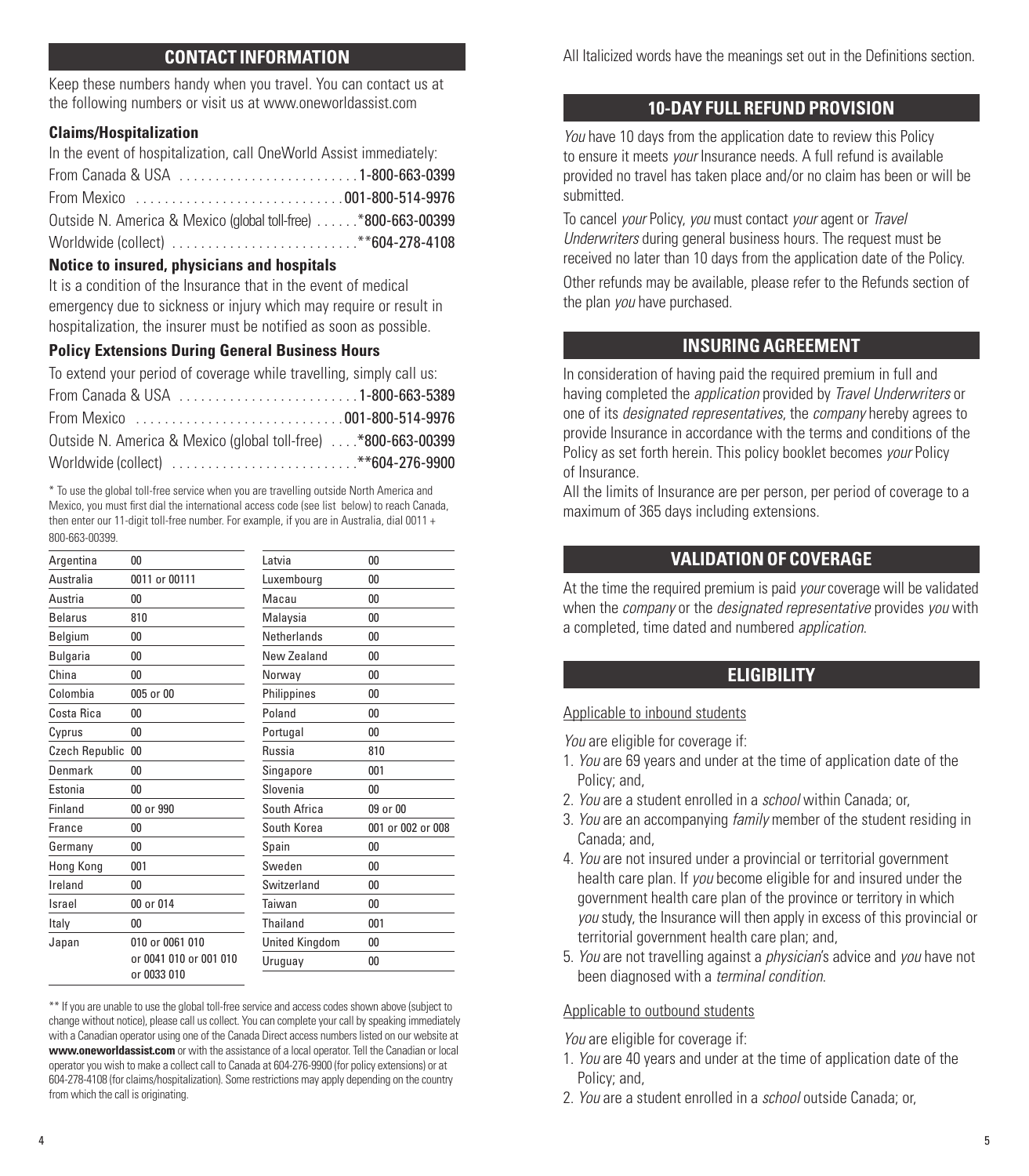- <span id="page-3-0"></span>3. *You* are an accompanying *family* member of the student studying outside of Canada; and,
- 4. *You* must be insured or eligible for benefits under the government health care plan of the province or territory in which *you* reside. If *you* are not insured under the government health care plan of the province or territory in which *you* reside, the portion that would have been refunded by the provincial or territorial government health care plan is not a benefit of this Insurance; and,
- 5. *You* are not travelling against a *physician*'s advice and *you* have not been diagnosed with a *terminal condition*.

# **PERIOD OF COVERAGE**

*Your* coverage commences on:

1. the effective date as shown on the *application*.

*Your* coverage terminates on the earliest of the following dates:

- 1. the expiry date indicated in the *application*;
- 2. 60 days after the date *you* are no longer enrolled in a *school* within Canada or the country of study.

# **Conditions**

- 1. Travel worldwide during the period of coverage is valid as long as the majority of the period of coverage is spent in Canada or country of study. Visits to *your home country* are permitted; *your* Policy will not terminate, however expenses will not be covered while in *your home country*.
- 2. When *you* are enrolled in a *school*, coverage will be provided during *school* breaks as long as *your* Policy is in effect during these periods.

# **HOSPITAL/MEDICAL INSURANCE**

# Benefits

# Maximum limit - \$2,000,000

If *hospitalization* or *medical treatment* due to a medical *emergency* is required by *you* while enrolled in a *school*, the *company* will pay *you* or the *physician* and *hospital* of *your* choice directly for all eligible medical expenses up to the sum insured in the event of a covered claim. To qualify for reimbursement the expenses must be *medically necessary* for the treatment of an *acute*, sudden and unexpected *sickness* or *accident*.

If *you* are not insured under the government health care plan in the province or territory in which *you* reside, the portion that would have been refunded by the provincial or territorial government health care plan is not a benefit of this Insurance (outbound students only).

# 1. Emergency medical treatment

• Hospital confinement and medical treatment *Emergency hospital* confinement (limited to semi-private accommodation) and/or *emergency medical treatment* by a *physician* for the actual, usual and customary charges for reasonable and

necessary *hospital* and medical expenses. In the case of *hospital* confinement any coverage related to the *hospital* confinement terminates upon release from *hospital* except as specified under

the section Hospital/Medical Insurance, heading Benefits, Non emergency treatment.

• Physician

The services of a *physician*.

# • Ambulance services

 The services of a licensed ambulance and paramedics, including mountain and sea rescue, from the scene of the *accident* or place of onset of the *sickness* to the nearest *hospital*. If an ambulance is medically required but is unavailable, the *company* will reimburse up to \$125 for taxi expenses, taxi receipt required.

- X-ray examinations X-ray examinations and diagnostic laboratory procedures.
- Medicines and/or drugs

 Up to a maximum of \$10,000 to a limit of a 30-day supply for medicines and/or drugs (excluding vitamins, minerals, dietary supplements, contraceptives and over the counter medicines) that require a *physician*'s written prescription following a consultation (original pharmacy prescription receipts are required). While *you* are confined to *hospital*, the *company* will reimburse the total cost of such medicines and/or drugs.

- Rental of essential medical appliances Rental of essential medical appliances including but not limited to wheelchairs, crutches and canes, but in no event will the rental amount payable exceed the total purchase price.
- Private duty nursing

 Up to a maximum of \$15,000 for private duty nursing services performed by a registered nurse (R.N.) other than a relative, when ordered in writing by the attending *physician* expressly in lieu of *hospitalization*.

# 2. Professional medical services

 Up to a maximum of \$600 per practitioner for the services of a physiotherapist, chiropractor, chiropodist, osteopath, podiatrist, acupuncturist, naturopath for the relief of *acute emergency* pain or speech therapist. A referral from a *physician* is required for acupuncturist and naturopath. All practitioners must have met the national and/or provincial/territorial legal and professional requirements necessary for the practise of their profession.

#### 3. Emergency air transportation

 This benefit is payable only when pre-approved and arranged by *OneWorld Assist*

- a) medical air evacuation to the nearest medical facility equipped to provide the required treatment, or for return to *your home country*; or,
- b) the cost of stretcher fare or one-way economy airfare on a commercial flight via the most direct route to return to *your home country* if the attending *physician* recommends it in writing, and
- c) the cost of a return economy airfare on a commercial flight via the most direct route for a qualified medical attendant to accompany *you* when the attendant is *medically necessary* or required by the airline.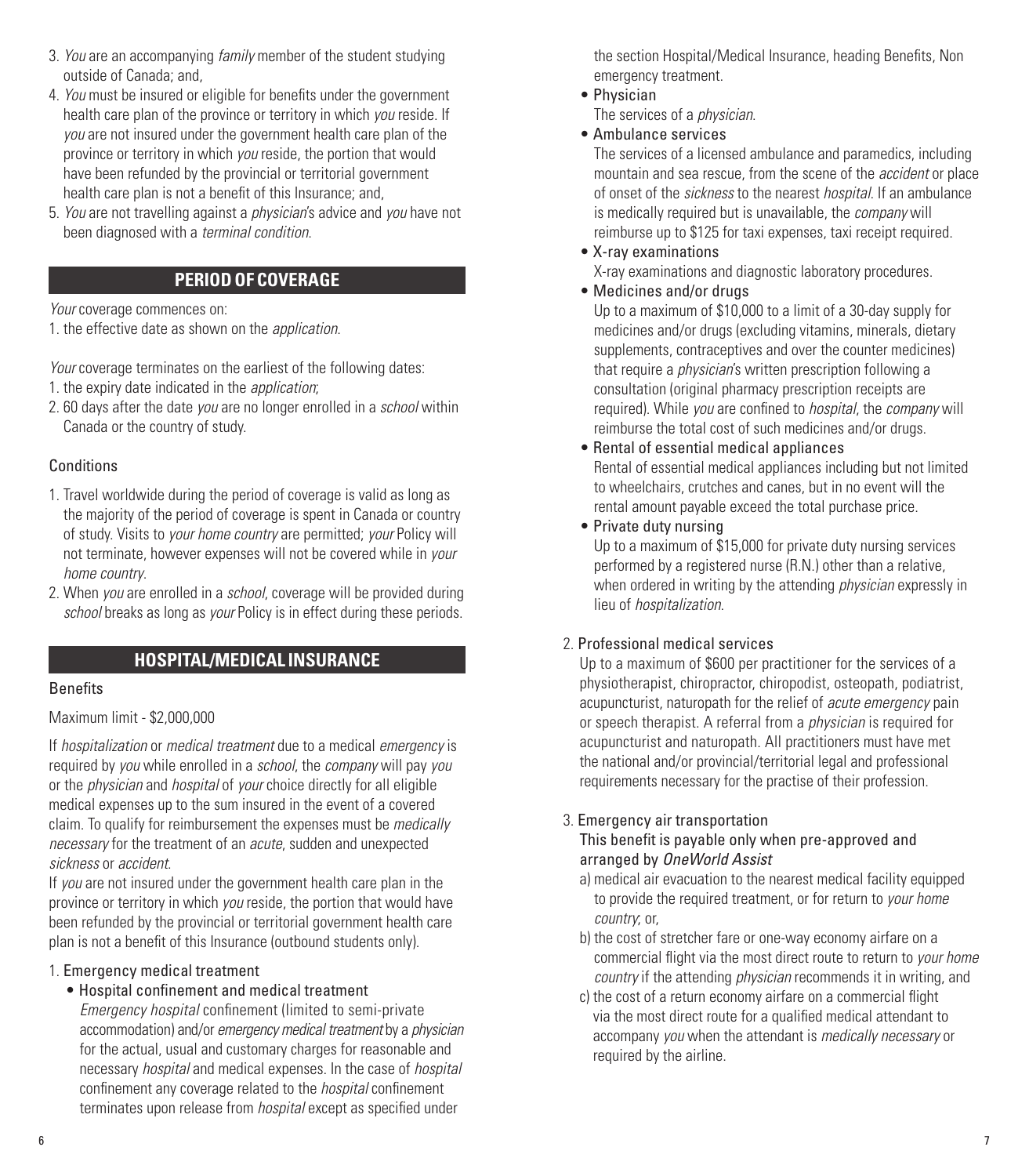#### 4. Annual physician visit

 Up to a maximum of \$150 for one visit to a *physician* for a general check-up or one consultation session and prescription of the 'morning after pill' over a 12 consecutive month period provided *you* have purchased a 365–day policy.

#### 5. Non emergency treatment

 Up to a maximum of \$3,000 to continue *medical treatment* provided treatment is a direct result of the initial *emergency medical treatment*.

# 6. Maternity

Up to \$25,000 for pre-natal care (including but not limited to tests and prescribed medication), involuntary termination of pregnancy or resulting complications provided the pregnancy commenced during the period of coverage. Newborns can be added to the Policy from 15 days of age provided the appropriate additional premium has been paid. Benefits will only be payable in the country of study.

# 7. Impacted wisdom teeth

 Up to a maximum of \$150 per tooth for the extraction of impacted wisdom teeth when *medically necessary* and performed in a dental or oral surgeon's office.

# 8. Dental

 The services of a licensed dentist or dental surgeon for *emergency* dental treatment, including the cost of prescription drugs and x-rays, as follows:

- a) dental expenses *you* incur up to a maximum of \$5,000 for an *accident* requiring the repair or replacement of sound natural teeth or permanently attached artificial teeth. This includes the repair of restorative dental work including amalgam and composite fillings, retentive pins and prefabricated posts for fillings and standard metal crowns and bridges.
- b) dental expenses *you* incur for dental pain relief other than pain caused by an *accident*, up to a maximum of \$600.

 Treatment must be completed no later than 90 days after treatment began and must be completed during the period of coverage.

# 9. Repatriation

In the event of *your* death during a trip:

- a) up to a maximum of \$15,000 for the preparation and return of *your* body, including the cost of a standard shipping container (excluding the cost of a burial coffin), to *your home country*; or,
- b) up to a maximum of \$5,000 for the burial or cremation at the place of death (excluding cost of a burial coffin or urn), in the event *your* body is not returned to *your home country*; and,
- c) up to a maximum of \$5,000 for transportation costs of one *family* member to go to the place of *your* death to identify *your* body when it is necessary to be identified prior to the release of *your* body and \$150 per day up to a maximum of \$1,500 for meals and commercial accommodation.

# 10. Psychiatric/psychological

The Policy covers expenses incurred:

- a) up to a maximum of \$1,000 for out-patient care by a *physician*, a licensed psychiatrist or psychologist including psychiatric or psychological counselling, following an *emergency*; or,
- b) up to a maximum of \$10,000 for in-patient *hospitalization* due to psychiatric, psychological, *mental or emotional disorders*.

# 11. Family transportation

 This benefit is payable only when pre-approved and arranged by *OneWorld Assist*.

- a) up to a maximum of \$5,000 for the round trip transportation costs for one *family* member to be with *you* while *you* are in *hospital* if an attending *physician* considers it necessary and,
- b) \$150 per day up to a maximum of \$1,500 for meals and commercial accommodation.

#### 12. Eye examination

 One visit to a licensed optometrist or ophthalmologist over a 12 consecutive month period to examine an abnormality in the visual system.

# 13. Prescription glasses/contact lenses/hearing aids

 Up to a maximum of \$200 for prescription glasses, contact lenses and hearing aids required as a result of an *accident.* This benefit does not cover the repair or replacement of prescription glasses, contact lenses and/or hearing aids.

#### 14. Tutorial services

 Up to \$20/hour to a maximum of \$400 for the costs of a qualified private tutorial service in the event *you* are *hospitalized* for 30 consecutive days or more.

#### 15. Accidental death and dismemberment

 Up to a maximum of \$10,000 for death or dismemberment as a result of an *accident* during a covered trip.

 Refer to section Accidental Death and Dismemberment Insurance for coverage details.

#### Exclusions

In addition to the general exclusions, the *company* will not be liable to provide coverage, services, or to pay claims for expenses incurred directly or indirectly as a result of:

- 1. Any *pre-existing condition* as defined with the exception of any condition which has remained *stable* in the 90 days prior to the effective date of the Policy. *Pre-existing condition*s that do not meet the criteria set out above are not covered.
- 2. *Medical treatment* and expenses incurred while in *your home country*.
- 3. A medical condition which originated while visiting *your home country* during the period of coverage or any condition wholly or partly, directly or indirectly, related thereto.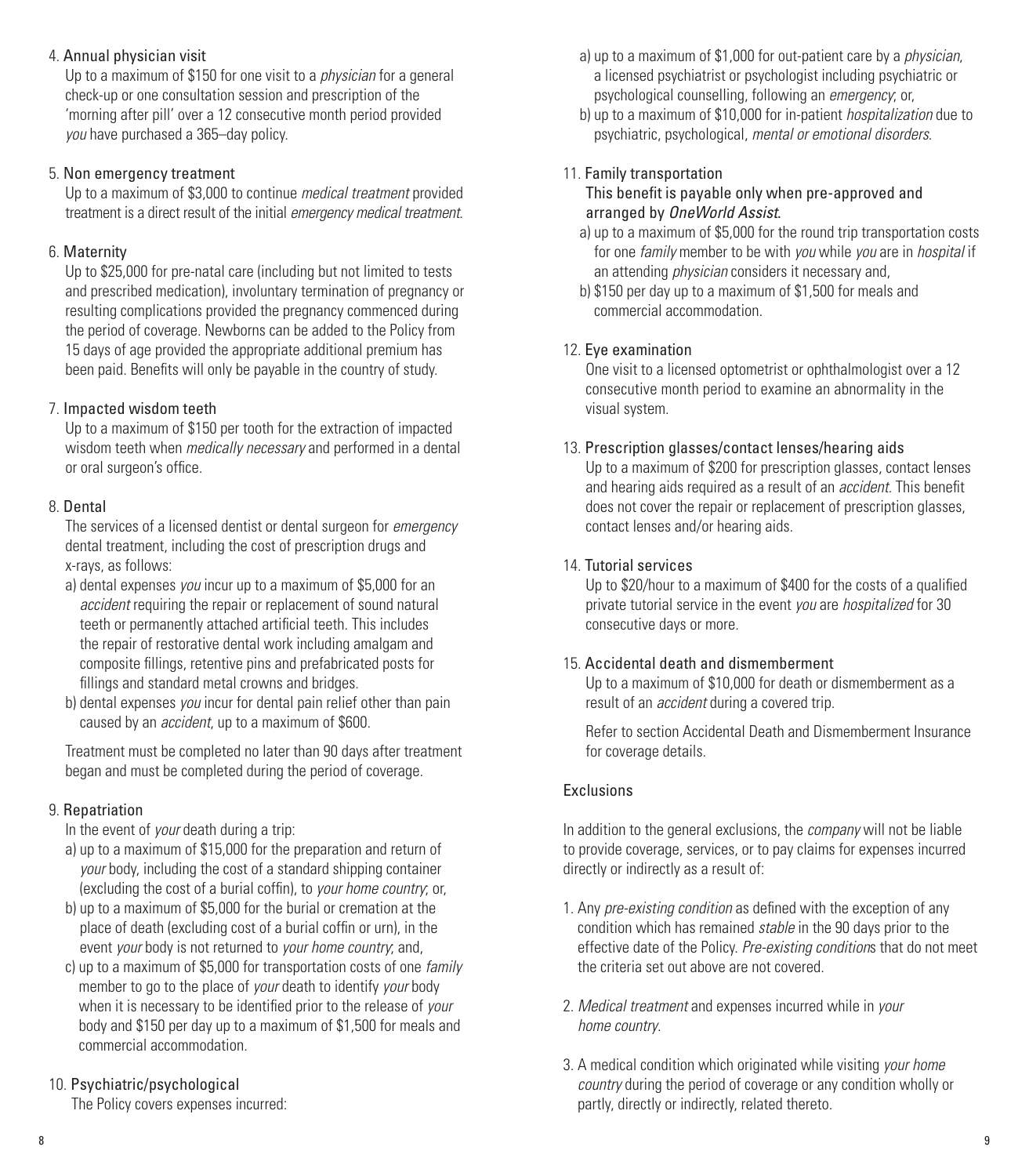- 4. Voluntary termination of pregnancy or resulting complications; post-natal care, and childbirth or resulting complications.
- 5. Medical expenses incurred by an infant 14 days old or less.
- 6. A trip that is undertaken: a) against *physician*'s advice; or, b) after diagnosis of a *terminal condition*.
- 7. Loss or repair of or damage to eyeglasses, contact lenses, prosthetic devices, hearing aids.
- 8. Conditions or any related conditions for which, prior to *your* arrival date in Canada or the country of study, testing or investigative consultation took place, was scheduled to take place or was recommended for the purpose of establishing a diagnosis (not including routine check-up or routine monitoring for a *stable* condition), and for which results had not yet been received at the time of departure from *your home country*. This includes tests, which were recommended or scheduled prior to departure, but had not yet taken place at the time of departure.
- 9. Test and investigative consultation including, but not limited to biopsies, except when performed at time of *emergency sickness* or *injury*; except as specified under the section Hospital/Medical Insurance, heading Benefits, Non emergency treatment.
- 10. Any *medical treatment* which is a continuation of an *emergency sickness* or *accident*, unless *you* are declared by an attending *physician* medically unfit to return to Canada or *your home country*; except as specified under the section Hospital/Medical Insurance, heading Benefits, Non emergency treatment.
- 11. *Elective treatment or surgery*.
- 12. Non emergency treatment or surgery except as specified under the section Hospital/Medical Insurance, heading Benefits, Non emergency treatment.
- 13. Any medical condition or recognized complication of a condition, where the purpose of *your* trip is to seek *medical treatment* or advice for that condition, and where the medical evidence indicates the *medical treatment* is related to that condition.
- 14. Treatment, service or prescriptions required for ongoing care, or provided in a chronic unit of a general *hospital*, convalescent or nursing home, health spa, or rehabilitation centre, or check-ups except as specified under the section Hospital/Medical Insurance, heading Benefits, Annual physician visit.
- 15. A medical condition for which treatment or *hospitalization* could have reasonably been expected.
- 16. Any subsequent claim of the same medical condition or related

condition with respect to a *sickness* or *injury* which occurred during a covered trip.

- 17. Emergency air transportation unless pre-approved and arranged by *OneWorld Assist*.
- 18. Expenses incurred after emergency air transportation, when the emergency air transportation was not pre-approved and arranged by *OneWorld Assist*.
- 19. Expenses incurred as a result of *your* failure to accept or follow a *physician*'s advice, treatment or recommended treatment.
- 20. Any condition(s) for which *you* are registered on a waiting list in *your home country* for treatment or diagnosis.
- 21. Any amount which would be payable under the government health care plan of *your* home province or territory, if *you* are not insured under this provincial or territorial government health care plan (outbound students only).
- 22. Any amount which would be payable under the government health care plan of *your* province or territory of study, if *you* are purchasing this plan as a supplement to any other primary insurance plan or contract (inbound students only).

#### Automatic Extensions to Policy

This Policy, after termination of any one period of coverage, will be automatically extended:

- 1. for 72 hours in the event a *delayed common carrier* prevents *you* from returning to *your home country*; or,
- 2. if *you* are *hospitalized* during the term of this Policy, for the period of *hospital* confinement plus 72 hours after release for *you* to travel to *your home country*.

#### Refunds

Refunds should be requested from the selling agent. Refunds are not available if a claim has been or will be submitted.

#### Full refunds

- A full refund is available if:
- 1. the entire Policy is cancelled prior to the effective date; or,
- 2. the entire Policy is cancelled after the effective date but no travel has taken place and the request is received within 10 days of the application date; or,
- 3. *you* have not arrived to Canada or *your* country of study; or,
- 4. *your* student visa for entry to Canada or country of study is refused; or,
- 5. *you* arrived in Canada or country of study but entry into Canada or country of study is denied.

Refund requests must be submitted to *Travel Underwriters* within 45 days from the effective date.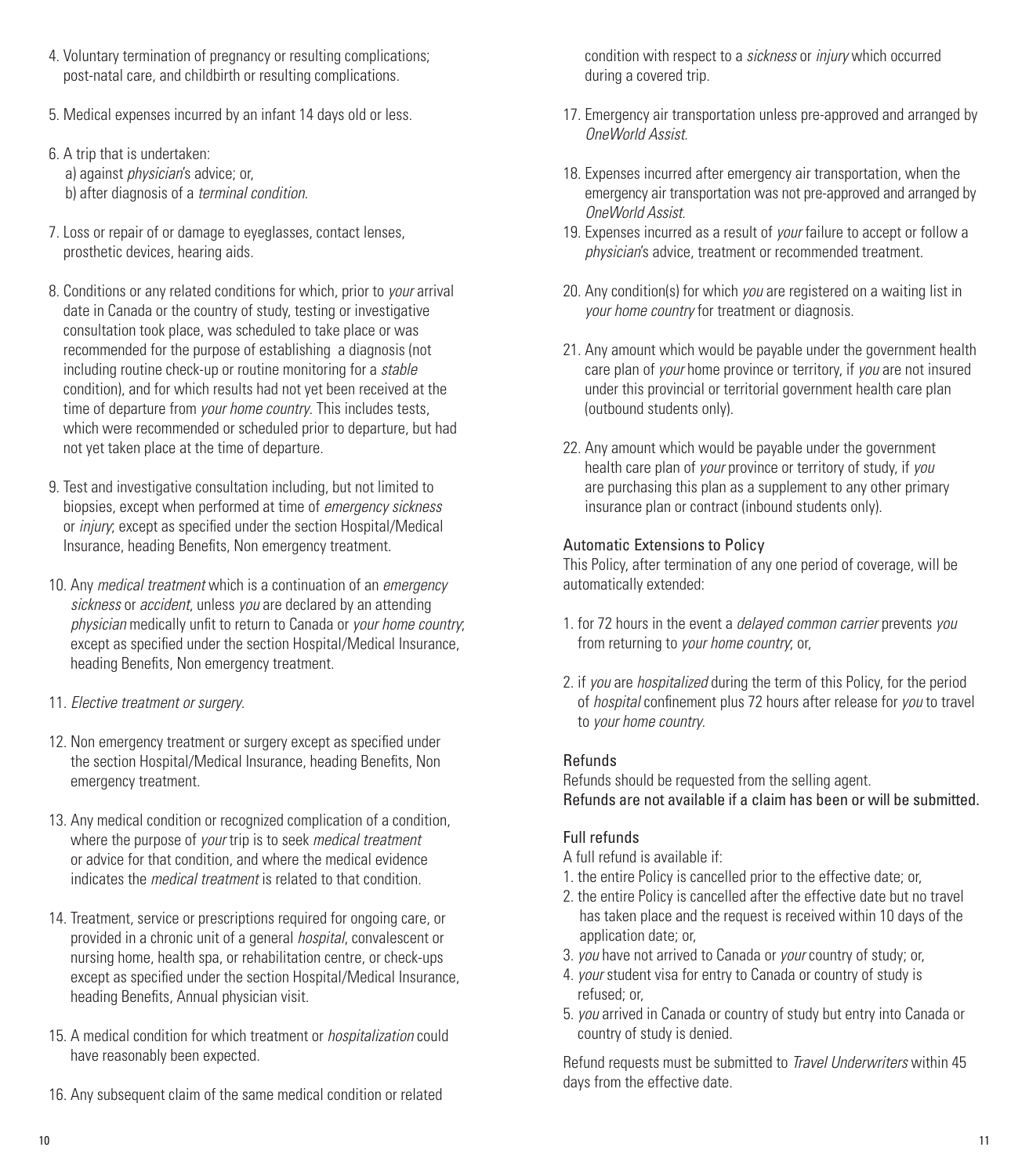#### <span id="page-6-0"></span>Partial refunds

Requests for partial refunds must be received no later than 30 days after the expiry date of the Policy.

Partial refunds are available after the Policy has gone into effect if:

- 1.*you* have returned permanently to *your home country*; or,
- 2.*you* become eligible and covered under a provincial or territorial government health care plan (inbound students only); or,
- 3.*you* are no longer enrolled in a *school* within Canada or *your* country of study.

Refunds are subject to an administration fee.

Refunds will be calculated from the date of permanent return to *your home country*, or from the date *you* became covered under a provincial or territorial government health care plan (inbound students only) or the date *you* are no longer enrolled in a *school* within Canada or *your* country of study.

Refunds will not be issued if the amount is \$10 or less per Policy.

# **ACCIDENTAL DEATH AND DISMEMBERMENT INSURANCE**

Air Flight/Common Carrier Accident – Maximum Limit - \$10,000 24-Hour Accident – Maximum Limit - \$10,000

*The following maximum limits are only applicable if you have paid the appropriate additional premium.*

Air Flight/Common Carrier Accident – Maximum Limit - \$100,000 24-Hour Accident – Maximum Limit - \$25,000

Covered Risks

# Air Flight/Common Carrier

Death or dismemberment as a result of an *accident* sustained during a covered trip while riding as a fare-ticket passenger or while entering or leaving a lawfully operated licensed *common carrier*. Coverage is also applicable to *insured* children under two years of age accompanied by a fare-ticket passenger.

# 24-Hour Accident

Death or dismemberment as a result of an *accident* during a covered trip in any other situation not specifically mentioned under Air Flight/ Common Carrier above.

# Benefits

In the case of *your* accidental death or certain *losses* resulting from an *accident*, the *company* will pay to or on behalf of *you*, *your* estate or other *beneficiary*, the benefits as defined below, but in no event shall payment exceed the maximum sum insured under this section:

- 1. 100% of the maximum sum insured for *loss* of life, double dismemberment or *loss* of sight in both eyes.
- 2. 50% of the maximum sum insured for single dismemberment or *loss* of sight in one eye.

Benefits for *loss* of life, limb or sight are payable for *loss* which occurs within 90 days of the date of the *accident*.

Any claim based on *loss* of life, dismemberment or *loss* of sight must be substantiated by a certificate from the attending *physician* at the place of the *accident* attesting to the injuries sustained.

# **Exclusion**

In addition to the general exclusions, the *company* will not be liable to provide coverage or services, or to pay claims for expenses incurred directly or indirectly as a result of:

1. *Terrorist activity*.

# Limitations

The total aggregate limit is \$10,000,000 for any one *accident* or event under this Policy and all policies issued by the *company*, which will be shared proportionately among all Policyholders.

#### Refund

Refer to the Refunds section under the Hospital/Medical insurance for refund details.

# **GENERAL EXCLUSIONS**

In addition to the exclusions specified under each Insurance coverage, the *company* will not provide coverage, services or pay claims for expenses incurred directly or indirectly as a result of:

- 1. a) War, civil war, riot, rebellion, insurrection, revolution, invasion, hostilities or warlike operations (whether war be declared or undeclared), civil commotion, overthrow of the legally constituted government, military or usurped power, explosions of war weapons, utilization of nuclear, chemical or biological weapons;
	- b) death or disablement in any way caused by or contributed by radioactive contamination; or
	- c) any action taken in controlling, preventing or suppressing any, or all of a) or b) above.
- 2. Suicide or attempt thereat, self-inflicted injury, or the commission or attempted commission of any crime or offence.
- 3. Scuba diving unless *you* hold a basic scuba designation from a certified school or other licensing body.
- 4. Participation in any sport as a professional athlete (person engaging in a specific activity from which they earn the majority of their income) or while participating in any motorized sporting events, racing or speed contest, hang-gliding, bungee jumping, rock or cliff climbing, paragliding, skydiving, parachuting or *mountaineering*.
- 5. Psychotherapeutic treatment or rehabilitative treatment, psychological, *emotional or mental disorders*, except as specified under the section Hospital/Medical Insurance, heading Benefits, Psychiatric/psychological.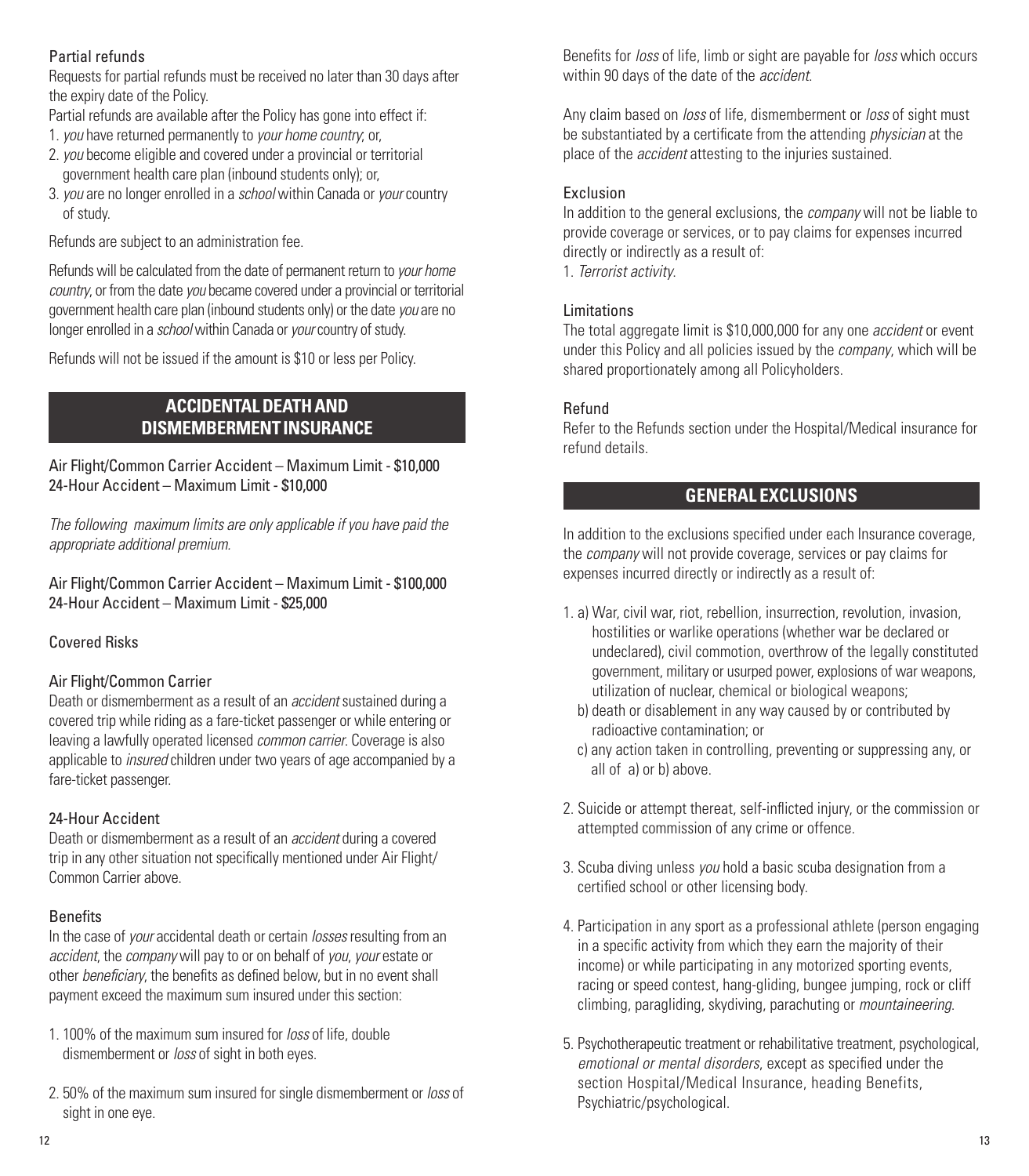- <span id="page-7-0"></span>6. The consumption or abuse of any alcohol, drugs or medication, or any event, act or omission caused or contributed to by the use or abuse of alcohol, drugs or medication.
- 7. A condition arising out of or resulting from Acquired Immune Deficiency Syndrome ("AIDS") or AIDS Related Complex ("ARC") if the condition first manifested itself prior to the effective date of coverage or if the condition arose out of Human Immunodeficiency Virus ("HIV") which had first been diagnosed or that manifested itself prior to the effective date.
- 8. Expenses incurred if other insurance policies, plans or contracts, including any private or provincial automobile insurance, cover the loss. If, however, the loss exceeds the limits of the other policies, plans or contracts, if this insurance covers losses or periods not covered by those other policies, plans or contracts, this Insurance shall then apply in excess of all other valid insurance.
- 9. Treatment or services that contravene any provisions of any government health care plan of the province or territory in which *you* reside (outbound students only).

# **GENERAL CONDITIONS**

#### Provisions and Conditions

1. Qualification, Misrepresentation and Fraud

 The coverage under this Policy shall be void if *you* do not meet the eligibility requirements for the plan selected as set out in the *application*. The eligibility requirements are material to the risk for which Insurance is sought. In addition, the coverage under this Policy shall be void if, before or after any loss or claim, *you* or *your* representative conceal, misrepresent or fail to disclose any material fact or commit any fraud or false swearing pertaining to *you* or any claim.

- 2. Subrogation If *you* acquire any right of action against any person, firm or organization for loss covered hereunder, *you* shall, if requested by the *company*, assign and transfer such claim or right of action to the *company* and will permit suit to be brought in *your* name under the direction and expense of the *company*. This right of subrogation is in addition to all other rights of subrogation existing under common law, equity or statute. *You* shall do nothing after a loss to prejudice the *company*'s rights of subrogation. In the event that *you* make any legal claim against a third party based on an event that led to the payment of a claim under this Policy, *you* will include the amount of that claim in *your* legal claim against the third party, and will account to the *company* for any recovery from the third party.
- 3. Terms of the Policy which are in conflict with the statutes of the province or territory wherein this Policy is issued are hereby amended to conform to such statutes.
- 4. Due Diligence *You* must act at all times so as to minimize the costs to the *company*.
- 5. Currency Any dollar amount expressed in this Policy is deemed to be in Canadian currency.
- 6. In the event of a claim, upon request, *you* will establish the date of departure and initially planned date of return of the trip.
- 7. *You* shall be responsible for the verification of any *hospital* and medical expenses incurred and shall upon request obtain and provide to *OneWorld Assist* itemized accounts of all *hospital* and medical services which have been provided to *you*.
- 8. In the event of *medical treatment* or other circumstances that have led or may lead to a claim under this Policy, *you* authorize any *hospital*, *physician* or other person or organization that has records or knowledge of *your* health, medical history or other information relevant to the claim to provide that information to the *company* or *OneWorld Assist* and authorize the *company* and *OneWorld Assist* to use and disclose that information for the purpose of determining whether any claim that may be made is covered by this Policy or by another plan or policy.
- 9. If requested by the *company* or *Travel Underwriters* or *OneWorld Assist you* must furnish or consent to the release of *your* medical records for the relevant period prior to the effective date and/or during the term of the Insurance required in order to determine if the claim is payable. Failure to produce these records will invalidate *your* claim.
- 10. Any extension request when a claim has been made must be authorized by *Travel Underwriters*.
- 11. The availability, quality, results or effects of any *medical treatment*, assistance, *hospitalization*, transportation or *your* failure to obtain any of the above, is not the responsibility of either the *company* or *Travel Underwriters*, *OneWorld Assist* or any company or agency providing services on their behalves.
- 12. *OneWorld Assist* has been appointed by the *company* to be the sole provider of all assistance and claims processing services.
- 13. The *company* shall not reimburse any expense incurred after a period of 365 days has elapsed following the date on which the loss first occurred or the relevant *emergency* first occurred.
- 14. The *company* reserves the right to accept or to decline any person as an *insured*.
- 15. The *company*, *Travel Underwriters* and *OneWorld Assist* shall comply with all applicable privacy legislation and regulations.
- 16. In the event of unresolved disputes respecting any claim or portion thereof, the following should be contacted: Travel Underwriters, 11th Floor, 6081 No. 3 Road, Richmond, BC Canada V6Y 2B2.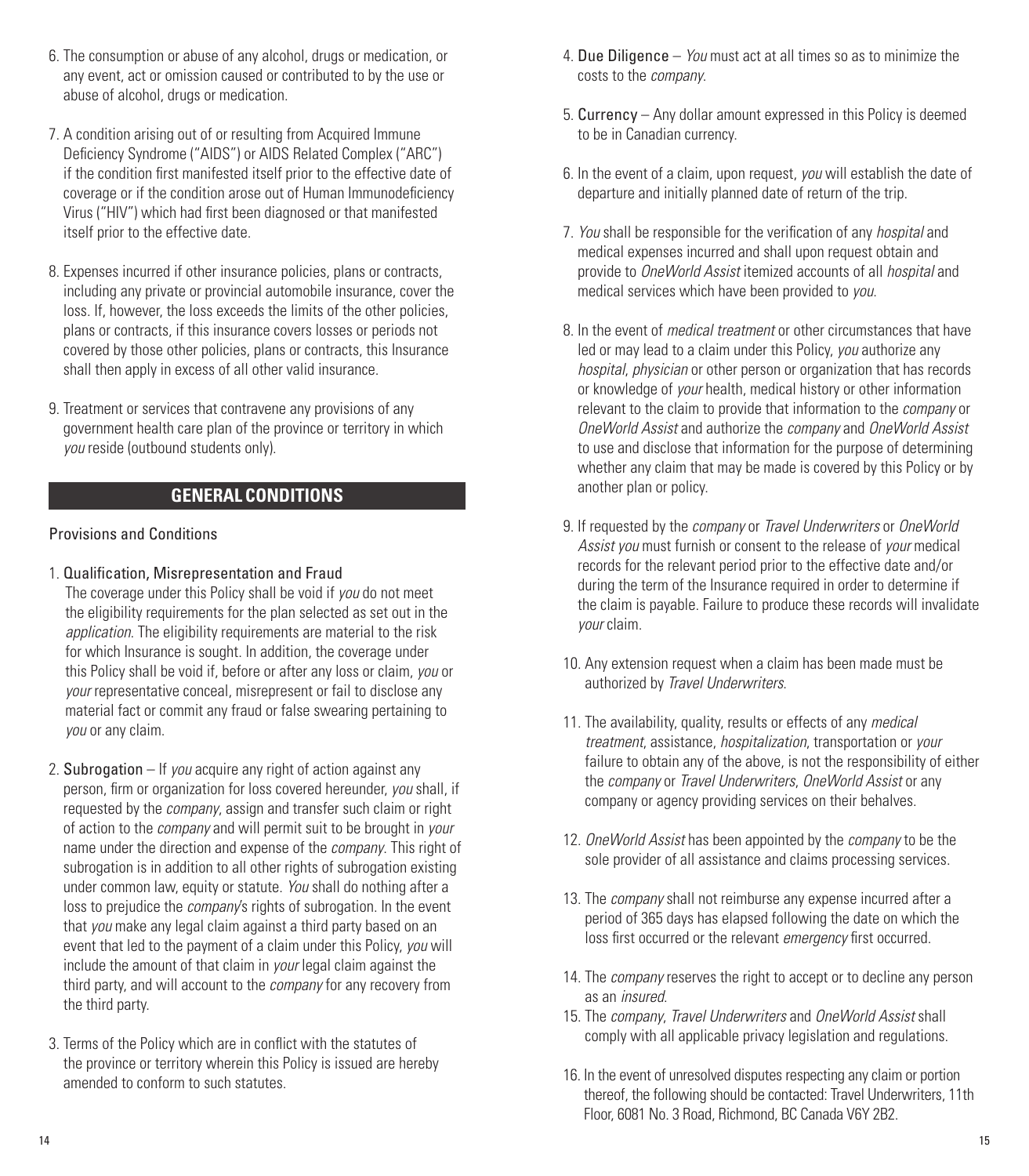- <span id="page-8-0"></span>17. The law of the province or territory of Canada in which *you* ordinarily reside or in which *you* reside while *you* are a student in Canada will govern this Policy, including all issues of its interpretation and performance. Any legal action or other proceeding related to or connected with this Policy that is commenced by *you* or anyone claiming on *your* behalf or by an assignee of benefits under this Policy must take place in the courts of that province or territory or of the province or territory of Canada in which *you* purchased this Policy, and no other court has jurisdiction to hear or determine any such action or proceeding.
- 18. In the case of duplicate benefits in this Policy, claims are payable for one benefit only.
- 19. This Policy is void and does not provide any coverage if the information provided at the time of *application* is not true and accurate.
- 20. This Insurance provides no coverage and no *insurer* shall be liable to pay any claim or provide any benefit hereunder to the extent that the provision of such coverage, payment of such claim or provision of such benefit would expose that *insurer* to any sanctions, prohibition or restriction under United Nations resolutions or the trade or economic sanctions, laws or regulations of the European Union, United Kingdom or United States of America.

# **DEFINITIONS**

Accident or injury means physical injury to *you*, which occurs while Insurance under this Policy is in force, caused by violent external and accidental means, but does not include any injury caused by an event, act or omission which was caused or contributed to by the consumption of or abuse of any alcohol, drugs or medication by *you*.

Acute means the initial or *emergency* short course (not chronic) treatment phase of a sudden and unexpected *sickness* or *injury*.

Application means the printed form, printed or electronic receipt, Policy declaration, group manifest or document provided by *Travel Underwriters* or one of its *designated representative*s. The application forms part of the Insurance contract.

Company means Industrial Alliance Insurance and Financial Services Inc.

Delayed common carrier means a common carrier delayed solely due to an unannounced and unpublished labour dispute or strike, weather condition or hijacking, but does not include delay caused or contributed to by:

- a) detention by customs officials;
- b) war;

c) air traffic delays caused by congestion in the skies; or d) mechanical breakdown.

Dependent children means all unmarried dependent children up to and including 21 years of age residing with *you* in Canada or in *your* country

of study or up to 25 years if the child is a full time student attending a *school* in Canada or country of study; or if the child is mentally challenged or physically handicapped.

Designated representative means *Travel Underwriters* or its appointed agent.

Elective treatment or surgery means any *medical treatment*, test, investigations or surgery: a) not required for the immediate relief of *acute* pain and suffering; which, if not rendered, would not result in *you* being in continued danger; or, b) which reasonably could be delayed until *you* return to *your home country*; or, c) which *you* elect to have provided during an insured trip following *emergency medical treatment* of a medical condition or the diagnosis of a medical condition which, on medical evidence, would not prevent *you* from returning to *your home country* prior to such treatment or surgery.

Emergency means an unforeseen *sickness* or *injury*, which requires immediate *medical treatment* to alleviate existing danger to life or health. An emergency no longer exists, when the medical evidence indicates that *you* are able to continue the trip or return to *your home country*. Once such emergency ends, no further benefits are payable in respect of the condition which caused the emergency except as specified under the section Hospital/Medical Insurance, heading Benefits, Non emergency treatment.

Emotional or mental disorder means an emotional upset or condition, state of anxiety, situational crisis, anxiety or panic attack, or other mental health disorders that may be treated with tranquilizers or anti-anxiety medication.

Family (for inbound students) means a student aged 59 years and under plus their legal or common-law *spouse*, parent(s), step-parent(s), legal guardian(s), brother(s), sister(s), step-brother(s), step-sister(s) and their unmarried *dependent children* 25 years of age and under and who are living with the student while in Canada.

Family (for outbound students) means a student aged 40 years and under plus their legal or common-law *spouse*, parent(s), step-parent(s), legal guardian(s), brother(s), sister(s), step-brother(s), step-sister(s) and their unmarried *dependent children* 25 years of age and under and who are living with the student while in country of study.

Home country means the country *you* maintained a permanent residence in prior to *your* entry into Canada, or Canada if *you* are a Canadian student going to study outside of Canada.

Hospital means a legally constituted medical facility under the medical supervision of a *physician*, with either permanent facilities on the premises for surgery or a formal arrangement with another institution making such facilities available, and providing 24-hour nursing services. The term hospital does not include convalescent, nursing, rest or skilled nursing facilities, whether separate or a part of a regular general hospital, operated exclusively for the treatment of persons who are mentally ill, aged, drug or alcohol abusers.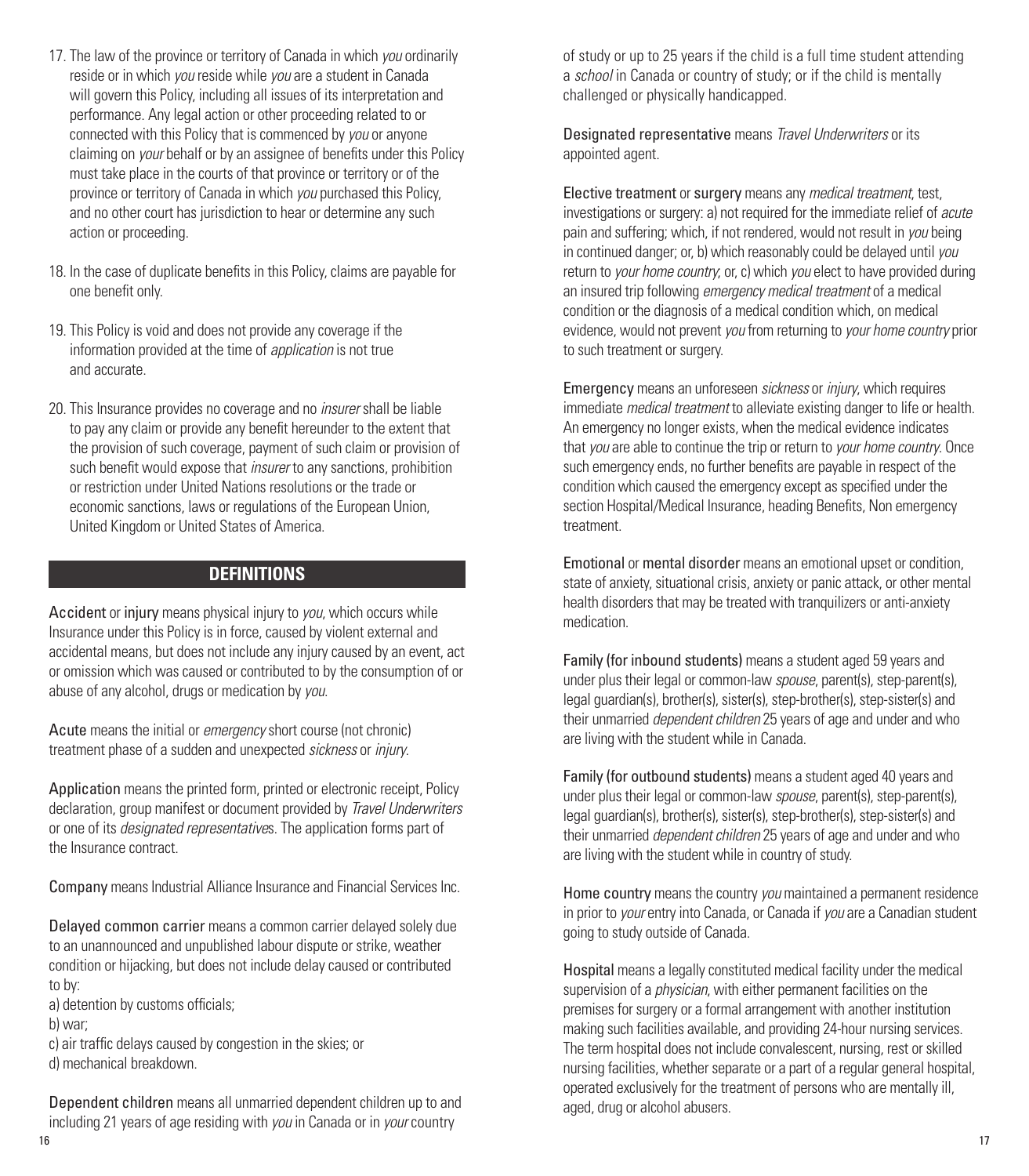<span id="page-9-0"></span>Hospitalization or hospitalized means *medical treatment* in a *hospital* when admitted as an in-patient.

Insured or insured person means the person named in the *application* and all *family* members named in the *application* for whom the applicable premiums have been paid. This includes faculty, participants in educational/business/cultural exchanges and their *family*.

Insurer means the same as *company*.

Medical treatment means any reasonable medical, therapeutic or diagnostic measure prescribed by a *physician* in any form including prescribed medication, reasonable investigative testing, *hospitalization*, surgery or other prescribed or recommended treatment directly referable to the condition, symptom or problem. Medical treatment does not include either: a) the unchanged use of prescribed drugs or medication for a *stable* condition, symptom or problem; or b) a check-up where the *physician* observes no change in a previously noted condition, symptom or problem.

Medically necessary means the medical service or product in question is necessary to preserve, protect or improve *your* medical condition and well being.

Mountaineering means the act of climbing or descending from a mountain using specialized equipment including but not limited to pickaxes, ice axes, anchors, bolts, crampons, carabiners and lead or top rope anchoring equipment. Mountaineering includes but is not limited to rock climbing, snow and ice climbing.

OneWorld Assist means OneWorld Assist Inc.

Physician means a physician, surgeon, radiologist, anaesthesiologist who is registered and licensed to practice his or her medical profession in accordance with the regulations applying in the jurisdiction where the person practices.

Pre-existing condition means a medical condition, illness or *injury* known to *you*, and for which *you* have received medical consultation, diagnosis, and/or *medical treatment* by a *physician* prior to the effective date of the Policy and includes a medically recognized complication or *recurrence* of a medical condition.

Recurrence means the appearance of symptoms caused by or related to a medical condition which was previously diagnosed by a *physician* or for which *medical treatment* was previously received.

School means a school, university, college or other recognized institution of learning that is accredited by the local authorities.

Sickness means an *acute* illness requiring immediate *emergency* treatment as a result of a sudden onset of symptoms manifested while this Policy is in force, but does not include any illness or symptoms caused or contributed to by the consumption or abuse of any alcohol, drugs or medication by *you*.

Spouse means the person *you* are legally married to, or a person *you* have been living with for a minimum period of one year and who is publicly presented as *your* spouse, regardless of sex.

Stable means the medical condition is not worsening and there has been no alteration\* in any medication for the condition or its usage or dosage, nor any *medical treatment* prescribed or recommended by a *physician* or received, within the period specified in this Policy before the commencement date of a covered trip.

*\*Alteration includes an increase or decrease in medication dosage, usage or a change in medication type, but does not include changes due solely to the availability of your usual brand or due to government regulations regarding reference-based pricing.*

Terminal condition means a medical condition, for which, prior to the commencement date of the covered trip, a *physician* has given *you* a terminal prognosis with a life expectancy of 12 months or less.

Travel Underwriters means North American Air Travel Insurance Agents Ltd.

You or your means any *insured* named in the *application*.

# Applicable to Accidental Death and Dismemberment Insurance

Beneficiary means estate unless otherwise requested in writing.

Common carrier means any land, air or water conveyance operated by those whose occupation or business is transportation of persons or things for hire or reward, and that undertakes to carry all passengers indifferently who may apply for passage, so long as there is room, with no legal excuse for refusal, and that issues tickets and/or boarding passes.

Loss in respect of limbs means actual severance through or above wrist or ankle joints and, in respect of loss of sight, means entire and irrecoverable loss of sight.

Terrorist activity means an act, or acts, of any person, or group(s), committed for political, religious, ideological, ethnic or similar purposes with the intention to influence any government and/or but not be limited to, the use of force or violence and/or the threat thereof, including acts by persons acting alone or on behalf of or in connection with any organization(s) or government(s).

# **EXTENSIONS TO POLICY**

*You* can extend *your* period of coverage before *your* Policy expires by calling *your* agent. *You* must meet the following conditions:

- 1. *You* have not seen a *physician* or other registered medical practitioner since *your* departure/arrival date or the effective date of *your* Policy;
- 2. *You* do not have a claim;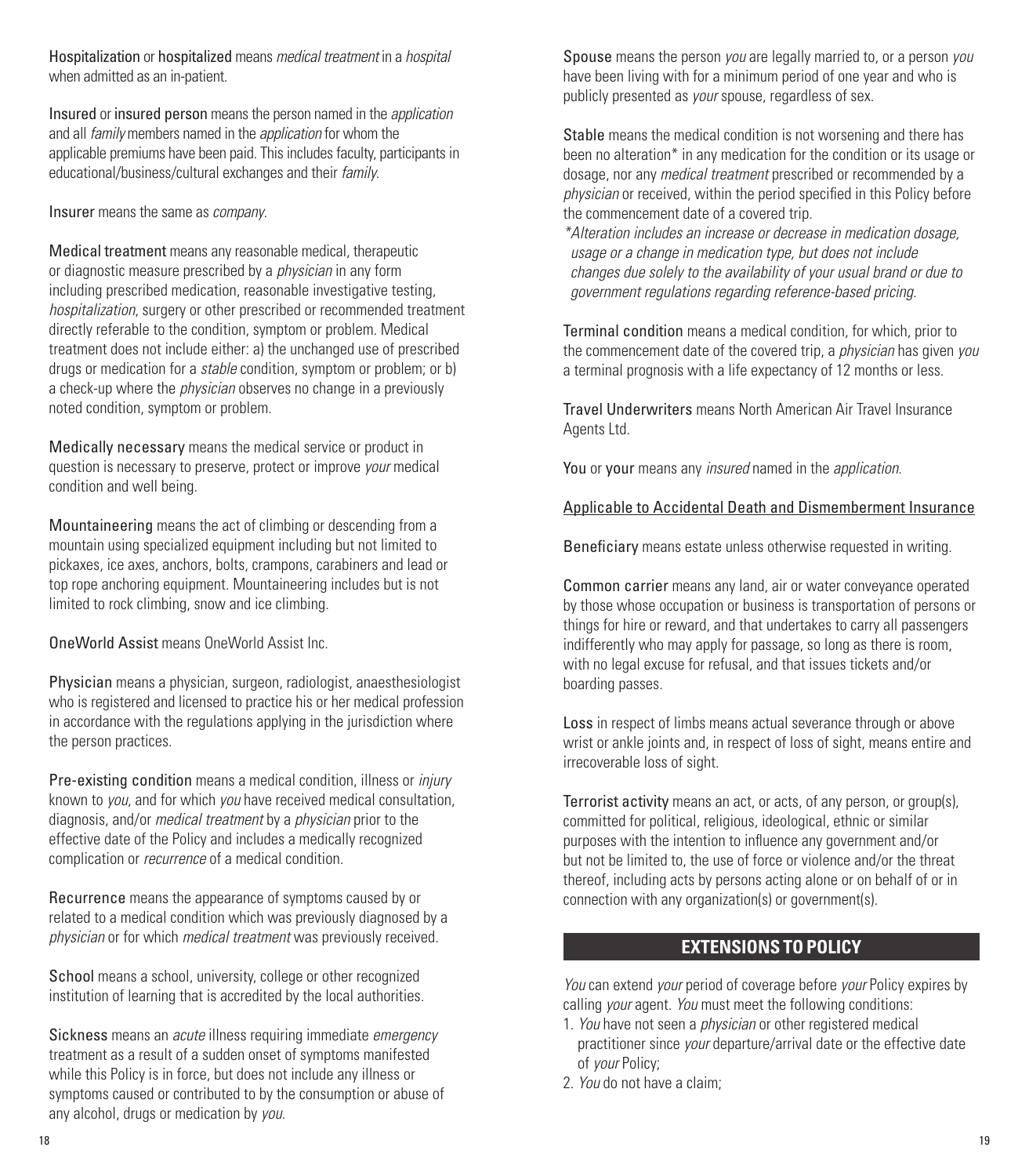- <span id="page-10-0"></span>3. *You* are in good health and *you* do not know of any reason to seek medical attention;
- 4. *Your* period of coverage has not already expired;
- 5. The maximum period of coverage including extensions is 365 consecutive days from the effective date.

# **STATUTORY CONDITIONS**

#### The contract

The application, this policy, any document attached to this policy when issued and any amendment to the contract agreed on in writing after this policy is issued constitute the entire contract and no agent has authority to change the contract or waive any of its provisions.

#### Waiver

The insurer is deemed not to have waived any condition of this contract, either in whole or in part, unless the waiver is clearly expressed in writing signed by the insurer.

#### Copy of application

The insurer must, upon request, furnish to insured or to a claimant under the contract a copy of the application.

#### Material facts

No statement made by the insured or a person insured at the time of application for the contract may be used in defence of a claim under or to avoid the contract unless it is contained in the application or any other written statements or answers furnished as evidence of insurability.

#### Notice and proof of claim

Notice of a claim shall be given in accordance with the claims procedures clause included in this policy as soon as practical but in no case later than 30 days from the date a claim arises under this policy. You must also within 90 days from the date the claim arises under this policy furnish such proof and additional information as is reasonably possible and if required by the company, furnish a certificate from a physician detailing the cause or nature of the sickness or injury for which the claim has been instituted.

#### Failure to give notice or proof

Failure to give notice of claim or furnish proof of claim within the time required by this condition does not invalidate the claim if (a) the notice or proof is given or furnished as soon as reasonably possible, and in no event later than one year after the date of the accident or the date a claim arises under the contract on account of sickness or disability, and if it is shown that it was not reasonably possible to give notice or furnish the proof in the time required by this condition, or (b) in the case of death of the person insured, if a declaration of presumption of death is necessary, the notice or proof is given or furnished no later than one year from the date a court makes the declaration.

#### Insurer to furnish forms for proof of claim

The insurer must furnish forms for proof of claim within 15 days after receiving notice of claim, but if the claimant has not received the forms within that time the claimant may submit his or her proof of claim in the form of a written statement of the cause or nature of the accident, sickness or disability giving rise to the claim and of the extent of the loss.

#### Rights of examination

As a condition precedent to recovery of insurance moneys under the contract,

- a) the claimant must give the insurer an opportunity to examine the person of the person insured when and as often as it reasonably requires while a claim is pending, and
- b) in the case of death of the person insured, the insurer may require an autopsy, subject to any law of the applicable jurisdiction relating to autopsies.

#### When moneys payable

All money payable under this contract shall be paid by the insurer within sixty days after it has received proof of claim.

#### Limitation of actions

An action or proceeding against the *company* for the recovery of insurance money under this *policy* must be commenced not later than one year\* after the date of the occurrence giving rise to the claim for insurance.

\* Two years in Ontario, Saskatchewan, Alberta, British Columbia, Nunavut and the Northwest and Yukon Territories, three years in Quebec.

Every action or proceeding against an insurer for the recovery of insurance money payable under the contract is absolutely barred unless commenced within the time set out in the *Insurance Act*.

#### Applicable to Saskatchewan residents

Notwithstanding any other provisions herein contained, this contract is subject to statutory conditions in Saskatchewan Insurance Act respecting contracts of accident and sickness insurance.

#### Applicable to Quebec residents

When the construction of this policy is governed by the law of the Province of Quebec, statutory conditions shall refer to the applicable provisions in the laws of the Province of Quebec.

#### ACTION AGAINST COMPANY

Service of legal proceedings to enforce the obligations under this Policy of the insurer listed in the definition of *company* may be validly made by serving the offices of North American Air Travel Insurance Agents Ltd. d.b.a. Travel Underwriters, a licensed insurance broker, 11th Floor, 6081 No. 3 Road, Richmond, British Columbia Canada V6Y 2B2.

#### NOTICE TO COMPANY

Notice under this Policy to the insurer listed in the definition of *company* may be validly given to North American Air Travel Insurance Agents Ltd. d.b.a. Travel Underwriters, a licensed insurance broker, 11th Floor, 6081 No. 3 Road, Richmond, British Columbia Canada V6Y 2B2.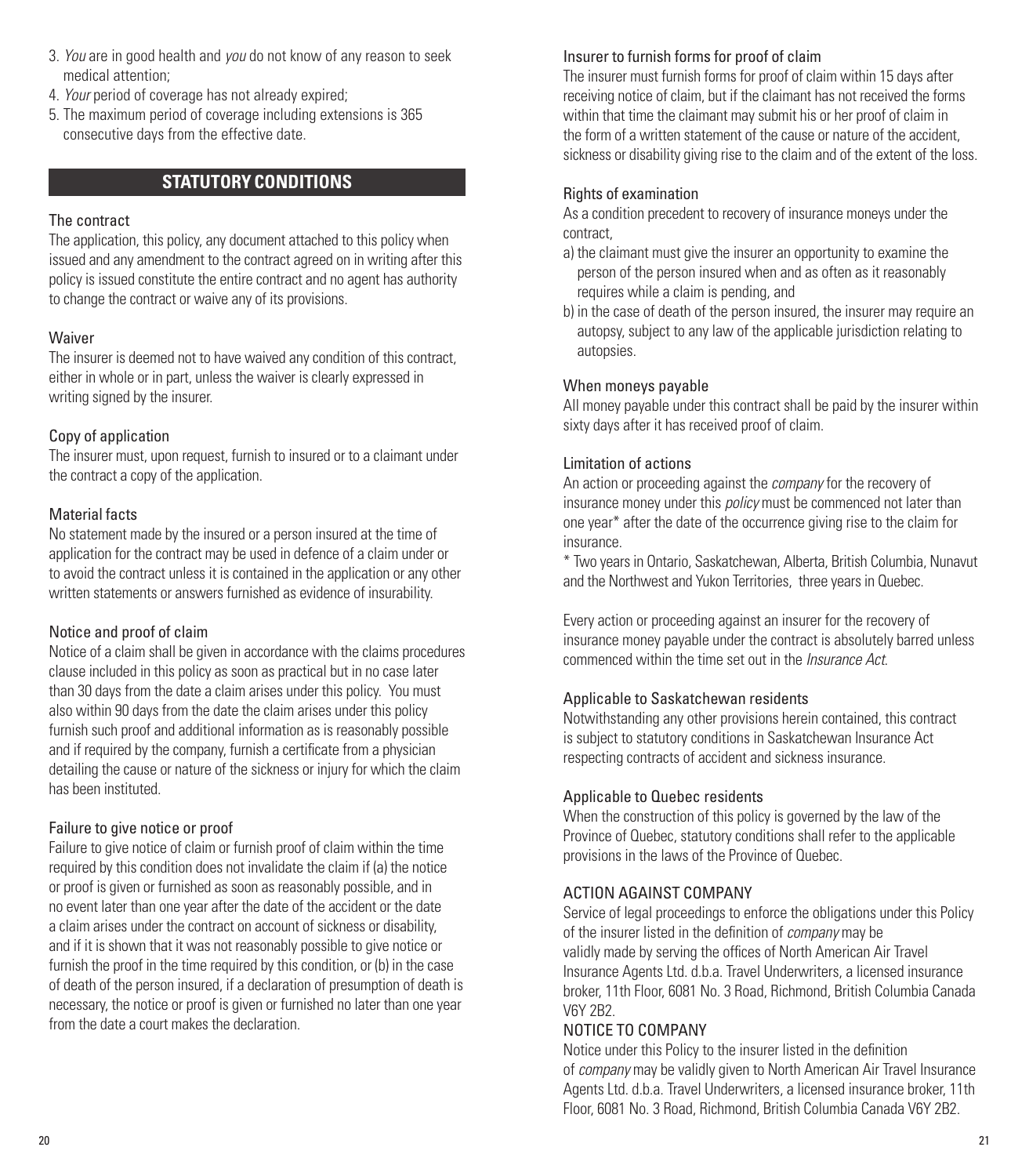<span id="page-11-0"></span>In witness whereof this Policy has been signed as authorized by the insurer listed in the definition of *company*.

The

K. Starko, Executive Director

# **HOW TO CLAIM**

#### **Claims Procedures and Payment of Benefits**

For information on how to contact us, please refer to Contact Information at the beginning of this policy wording booklet.

1. Any notice of claim or correspondence concerning a claim should be promptly sent to:

> OneWorld Assist Inc. 11th Floor, 6081 No. 3 Road Richmond, BC Canada V6Y 2B2

- 2. Claim forms will be provided for *you* to complete and return prior to leaving Canada (for inbound students only). All required documentation must be received within one year from the date of loss. It is *your* responsibility to complete and/or produce any documentation required by *OneWorld Assist*. Failure to do so will result in denial of the claim.
- 3. Any cost incurred by *OneWorld Assist* in obtaining further documentation required to confirm eligibility of *your* claim is the responsibility of the claimant.
- 4. a) Only bills from *physicians*, *hospitals* and other medical care provider(s) which are original itemized and which state *your* name, diagnosis, date(s) of service and type of treatment or service rendered will be considered.
	- b) Only original pharmacy prescription receipts indicating *your* name, prescription number, name of medication, price of item, date, and prescriber will be considered.

#### **ASSISTANCE SERVICES**

The following services will be provided to all Policyholders:

- 1. Toll-free help line 24 hours a day, every day.
- 2. Vital communications link between claimant/hospital regarding insurance coverage and procedures.
- 3. Medical (physician and surgeon) consultative and advisory services including review of appropriateness and analysis of medical care.
- 4. Monitoring of progress during treatment and recovery.
- 5. Establishing contact with family, personal physician and/or employer as appropriate.
- 6. Multilingual capabilities.
- 7. Coordination of payments.
- 8. Special assistance respecting claims.
- 9. Management, arrangement and authorization of emergency medical evacuation.
- 10. Arrangement and coordination of repatriation of remains.
- 11. Interpretation of policy wordings.
- 12. Assistance in locating the nearest and most appropriate medical care.
- 13. Payment to hospitals and other medical providers for emergency medical expenses will be guaranteed where possible relieving claimant of credit responsibilities.
- 14. Travel arrangements assistance for family members.
- 15. Provision of medical assistant to travel with claimant when necessary.
- 16. In addition to physicians, hospitals/administrators and ambulance, arrangements and communications are concluded on your behalf with:
- Consulates Travel Agents Embassies Tour Guides Airlines Police

Foreign Affairs Department

17. Legal referral services in order to meet the legal needs of travellers.